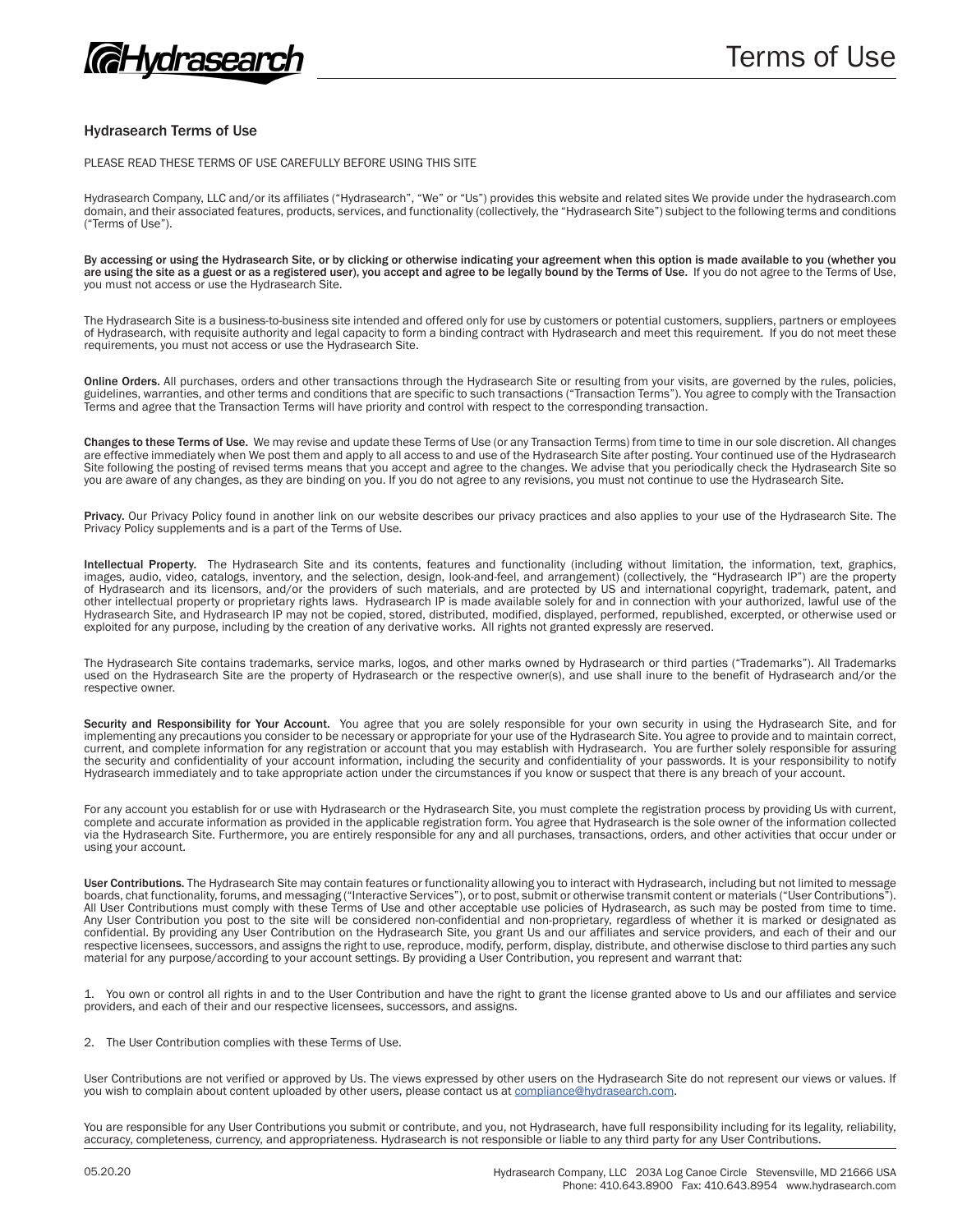Do not send to Hydrasearch any confidential or proprietary information through the Hydrasearch Site. Any information or material sent to Hydrasearch will NOT be treated as confidential. You also agree that Hydrasearch is free to use any ideas, concepts, know-how, or techniques that you send Us for any purpose. However, We will not release your name or otherwise publicize the fact that you submitted materials or other information to Us unless: (a) We obtain your permission to use your name, or (b) We first notify you that the materials or other information you submit to a particular part of the Hydrasearch Site will be published or otherwise used with your name on it; or (c) We are required to do so by law.

Termination of Access. Hydrasearch reserves and shall have the right to terminate or limit your access to any or all of the Hydrasearch Site, for any reason, without liability. Without limiting the preceding, any violation of these Terms of Use shall automatically terminate your authorization to use or to access the Hydrasearch Site.

Disclaimer of Warranty. THE HYDRASEARCH SITE, INCLUDING WITHOUT LIMITATION ALL CONTENT, INFORMATION, PRODUCTS, AND SERVICES MADE AVAILABLE TO YOU VIA THE HYDRASEARCH SITE ARE PROVIDED ON AN "AS IS" AND "AS AVAILABLE" BASIS, TO THE MAXIMUM EXTENT PERMITTED BY LAW.

EXCEPT AND SOLELY TO THE EXTENT EXPRESSLY PROVIDED OTHERWISE IN WRITING, HYDRASEARCH DISCLAIMS AND MAKES NO WARRANTIES OR<br>REPRESENTATIONS OF ANY KIND. WHETHER EXPRESS. IMPLIED OR STATUTORY. INCLUDING WITHOUT LIMITATION ANY REPRESENTATIONS OF ANY KIND, WHETHER EXPRESS, IMPLIED OR STATUTORY, INCLUDING WITHOUT LIMITATION ANY IMPLIED OR OTHER WARRANTIES: (I) OF MERCHANTABILITY OR FITNESS FOR A PARTICULAR PURPOSE, NON-INFRINGEMENT, QUALITY, ACCURACY, TIMELINESS, COMPLETENESS, RELIABILITY, TITLE, QUIET ENJOYMENT, NO ENCUMBRANCES, NO LIENS, OR SYSTEM INTEGRATION; (II) CONFORMANCE TO ANY DEMONSTRATION OR PROMISE; (III) ARISING FROM ANY COURSE OF DEALING, COURSE OF PERFORMANCE, USAGE OF TRADE; OR (IV) THAT THE HYDRASEARCH SITE WILL BE FREE OF ERRORS OR DEFECTS, OR THAT ERRORS OR DEFECTS WILL BE CORRECTED. EXCEPT AS OTHERWISE EXPRESSLY PROVIDED IN WRITING, YOUR USE OF THE HYDRASEARCH SITE IS AT YOUR SOLE RISK.

Where the Hydrasearch Site contains links to other sites and resources provided by third parties, these links are provided for your information only. Such links should not be interpreted as approval or an endorsement by Us of those linked websites or of any information you may access or obtain from them. We have no control over the contents of those sites or resources, and use or access to those sites is at your sole risk.

Limitation of Liability. TO THE MAXIMUM EXTENT PERMITTED BY LAW, IN NO EVENT SHALL HYDRASEARCH OR ANY OF ITS AFFILIATED ENTITIES BE LIABLE FOR CONSEQUENTIAL, INCIDENTAL, SPECIAL, EXEMPLARY, PUNITIVE, OR INDIRECT DAMAGES OF ANY KIND, ARISING FROM OR RELATED TO THIS AGREEMENT, THE HYDRASEARCH SITE OR ITS USE, EVEN IF ADVISED OF THE POSSIBILITY OF SUCH DAMAGES.

YOU AGREE THAT HYDRASEARCH'S MAXIMUM AGGREGATE LIABILITY ARISING FROM OR RELATED TO THE HYDRASEARCH SITE AND ITS USE SHALL BE LIMITED TO YOUR ACTUAL DIRECT DAMAGES INCURRED, NOT TO EXCEED THE GREATER OF \$100 OR THE AMOUNT YOU HAVE PAID FOR THE TRANSACTION OR SERVICE DIRECTLY GIVING RISE TO THE DAMAGE.

THE PRECEDING LIMITATIONS AND EXCLUSIONS OF LIABILITY APPLY TO ALL TYPES AND CAUSES OF ACTION, INCLUDING FOR BREACH OF CONTRACT, BREACH OF WARRANTY, PRODUCT LIABILITY, STRICT LIABILITY, RELIANCE, NEGLIGENCE, AND OTHER TORTS, TO THE EXTENT PERMISSIBLE UNDER APPLICABLE LAW.

We do not exclude or limit in any way our liability to you where or to the extent it would be unlawful to do so, including regarding limitations or exclusions of liability for death or personal injury caused by our negligence or the negligence of our employees, agents or subcontractors and for fraud or fraudulent misrepresentation where the law prohibits such limitations or exclusions.

Different limitations and exclusions of liability will apply to liability arising as a result of the supply of any products to you, which will be set out in our Transaction Terms.

Additional Acknowledgement. If you are a business user, without limiting any of the preceding, for the avoidance of ambiguity or doubt, we exclude all implied conditions, warranties, representations or other terms that may apply to the Hydrasearch Site or any content on it. We will not be liable to you for any loss or damage, whether in contract, tort (including negligence), breach of statutory duty, or otherwise, even if foreseeable, arising under or in connection with: (i) use of, or inability to use, the Hydrasearch Site, (ii) use of or reliance on any content displayed on the Hydrasearch Site, or (iii) loss of profits, sales, business, or revenue, business interruption, loss of anticipated savings, loss of business opportunity, goodwill or reputation; or any indirect or consequential loss or damage.

Indemnity. You agree to defend, indemnify, and hold harmless Hydrasearch, its affiliates, licensors, and service providers, and its and their respective officers, directors, employees, contractors, agents, licensors, suppliers, successors, and assigns from and against any claims, liabilities, damages, judgments, awards, losses, costs, expenses, or fees (including reasonable attorneys' fees) arising out of or relating to your violation of these Terms of Use or your use of the Hydrasearch Site, including, but not limited to, your User Contributions, any use of the Hydrasearch Site's content, services, and products other than as expressly authorized in these Terms of Use, or your use of any information obtained from the Hydrasearch Site.

Governing Law and Jurisdiction. All matters relating to the Hydrasearch Site and to these Terms of Use, and any dispute or claim arising therefrom or related thereto (in each case, including non-contractual disputes or claims), shall be governed by, enforced, and construed in accordance with the internal laws of the State of Maryland, USA, without giving effect to any choice or conflict of law provision or rule.

If a court of competent jurisdiction holds that the preceding choice of governing law is unenforceable for any reason, then you and We agree that all matters relating to the Hydrasearch Site and to these Terms of Use, and any dispute or claim arising therefrom or related thereto (in each case, including non-contractual disputes or claims), shall be governed by, enforced, and construed in accordance with the internal laws of the United Kingdom.

Any legal suit, action, or proceeding arising out of, or related to, these Terms of Use or the Hydrasearch Site shall be instituted exclusively in the federal courts of the United States or the courts of the State of Maryland, USA, in each case located in the City of Baltimore, although We reserve and retain the right to bring any suit, action, or proceeding against you for breach of these Terms of Use in your country of residence, incorporation, or any other relevant jurisdiction. You waive any and all objections to the exercise of jurisdiction over you by such courts and to venue in such courts. You and Hydrasearch each agree that any dispute resolution proceedings will be conducted only on an individual basis and not in a class, consolidated or representative action.